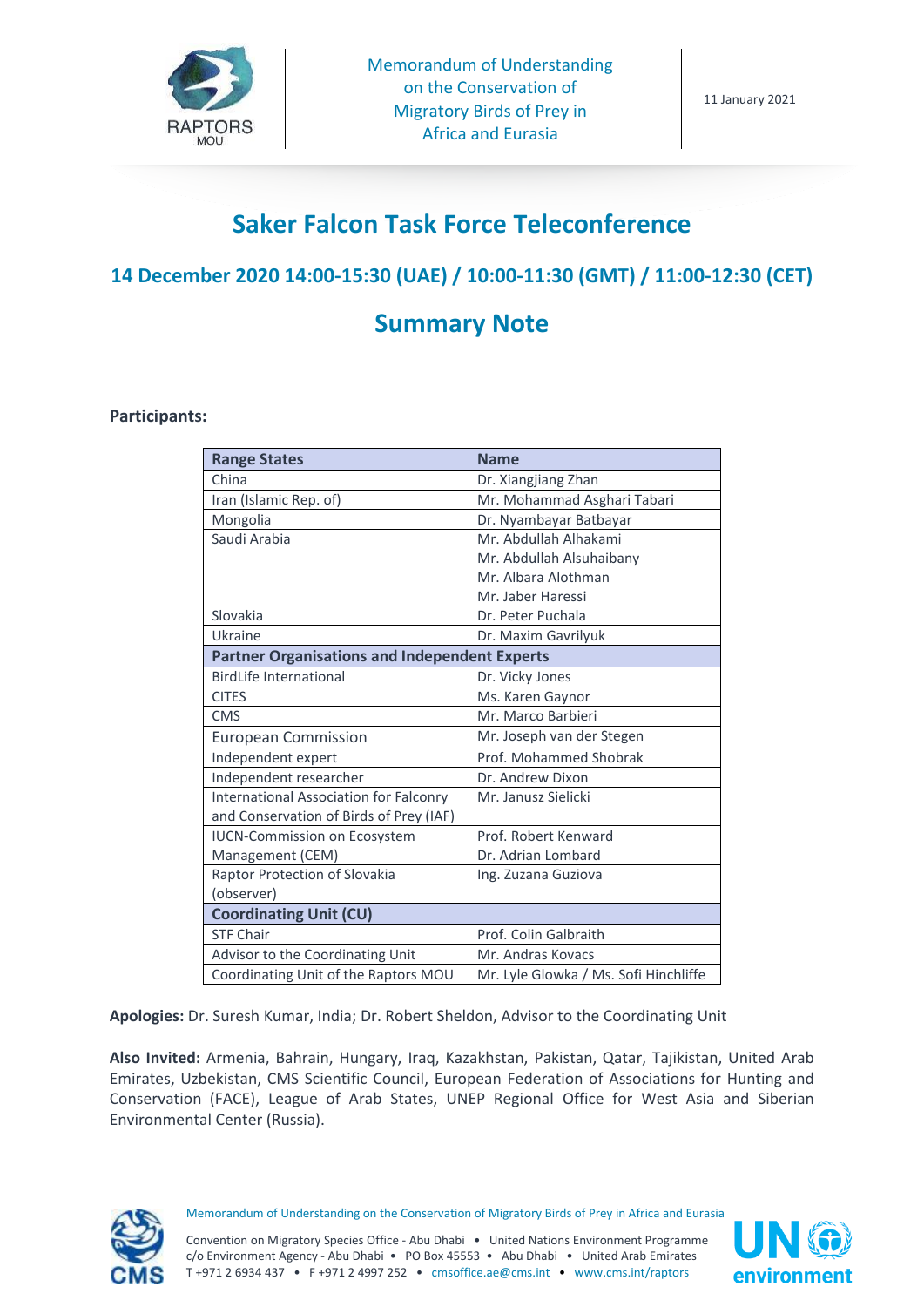### **1. Welcome**

The Chair, Prof. Colin Galbraith welcomed the Saker Falcon Task Force (STF) members to the teleconference and thanked participants for joining the meeting. The Chair particularly welcomed the new representatives from the National Center for Wildlife, Saudi Arabia.

Abdullah Alsuhaibany gave an update on the newly formed National Center for Wildlife in Saudi Arabia.

# **2. Update on activities from Task Force members**

Xiangjiang Zhan gave a short update on his recent work in China. He is Director of the Institute of Zoology at the Chinese Academy of Sciences and currently has a team of 20 people in Beijing doing falcon research, focusing on genomics and ecological approaches. The team are undertaking work on population genetics in the Qinghai Tibet Plateau and Mongolia and are also studying migration behaviour using satellite tracking and genetics. The Chinese government recently increased the protected status of the Saker Falcon.

Andrew Dixon gave a presentation on the artificial nest project in Mongolia, supported by the Mohamed Bin Zayed Raptor Conservation Fund (MBZRCF). The rationale for this programme was the use of artificial nests to underpin a sustainable harvest system in Mongolia. From 2006-2010, experimental studies were done to determine the optimum nest design and found that Sakers preferred enclosed nest boxes. It was calculated that around 5,000 artificial nests were needed to create a breeding population that could sustain a harvest. The artificial nests were erected between 2009-2010 across 20 different districts, with community involvement from stakeholders such as rangers and schools. There was an average of around 600 breeding pairs of Sakers by 2015 which produced ~2,000 chicks each year, which is sufficient to underpin a sustainable harvest system. There was a change in the Mongolian government in 2013 and commercial trade was banned, however it continued as unregulated diplomatic trade. Conservation benefits of the artificial nests include as a buffer against high mortality rates from threats such as electrocution; as a resource for promoting environmental awareness, capacity and education; potential to monitor heavy metal pollution; and for the biological control of pest species. The project ultimately ended in 2016 and no further field work has been done.

The Chair thanked the participants for these presentations and asked any other Task Force members who would like to update at a subsequent meeting to contact the CU.

# **3. Feedback from discussion groups**

# **a. Mitigating electrocution**

Andras Kovacs gave feedback from the Electrocution Discussion Group on Robert Sheldon's behalf. He thanked the group for their participation and outlined that the group had agreed upon four slightly revised actions from the TOR to make them more explicit and cross cutting.

The four revised actions:

1. Stakeholder engagement and communications: raise awareness of and engage with key stakeholders, including CMS Energy Task Force, in preventing construction of dangerous lines and retrofitting of existing dangerous lines.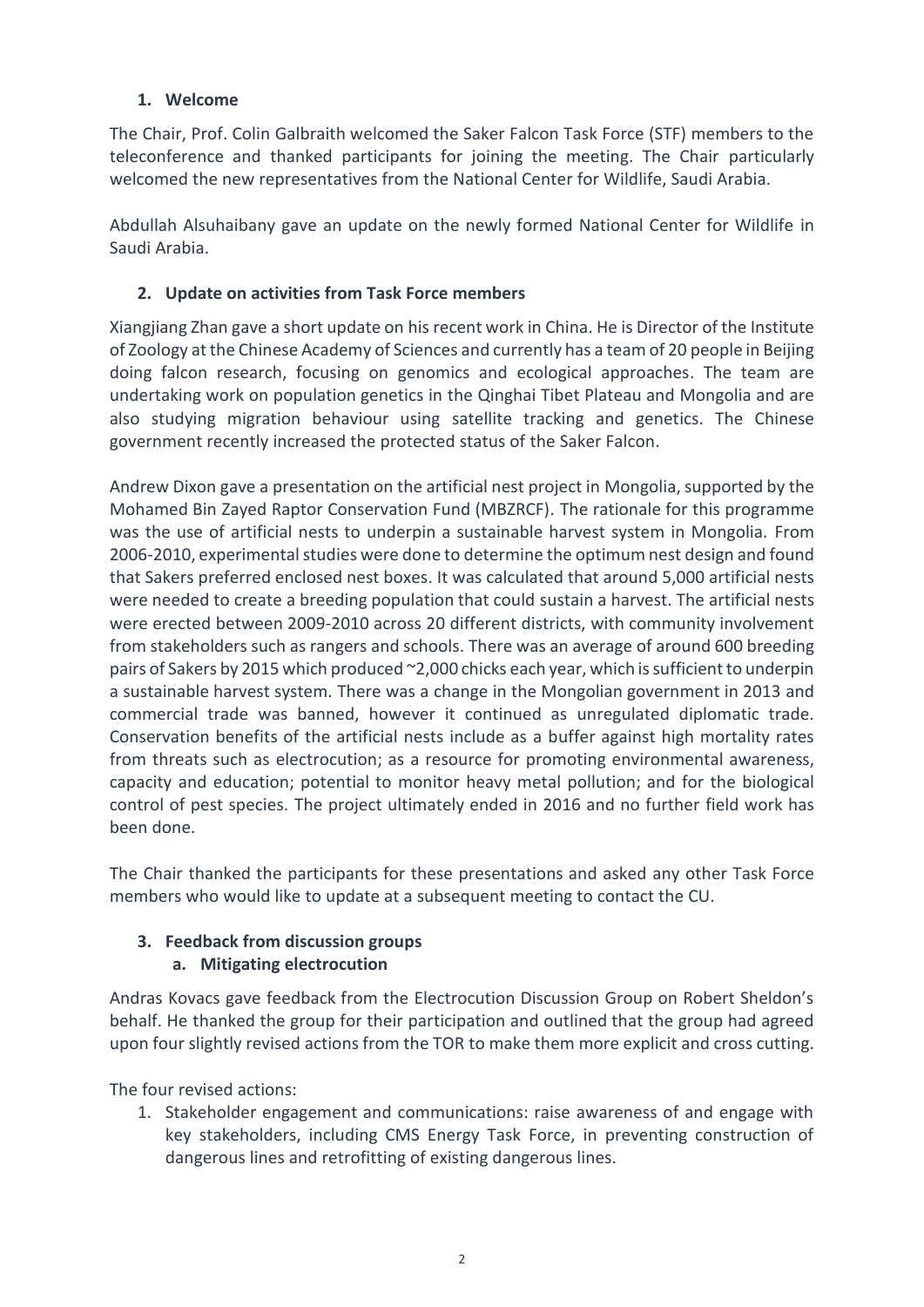- 2. Request information from all STF members on ongoing and recent (from 2018 on) activities relating to electrocution, effective mitigation techniques and key publications.
- 3. Review the main principles of best practices and technologies across different geographies and species.
- 4. Collate information and identify gaps in knowledge and implementation.

Important work principles were also mentioned. The group will focus on the Saker Falcon as the primary species however, these activities will be relevant and beneficial for other species too. The group will work towards remediation wherever possible, if not then mitigation of the issue. Different approaches would be applied in the case of existing or new powerlines. Prior to these actions, the group would undertake a prioritisation of range states, geographical areas, pole types, remediation techniques and stakeholders. Engagement of stakeholders is key to success of all these actions.

Janusz Sielicki mentioned the [Bird Electrocution website](https://birdelectrocution.org/links-and-resources/) developed by the IAF where any additional documents and resources relating to electrocution can be shared. He attended the CMS Energy Task Force (ETF) meeting in early December which is currently reviewing the IAF Quick Guide on electrocution, with the view to making it an official ETF document. The aim is that the guidelines will be adopted by the International Finance Corporation.

Nyambayar Batbayar mentioned that with support from MBZRCF, there is an ongoing project to retrofit dangerous 15kV powerlines in Mongolia. There is also collaboration with the Ministry of Energy to develop a national standard for retrofitting 15kV lines. A country wide survey on bird collisions was undertaken in 2019 and found that 7% of the birds affected were raptors. As part of the project, a mobile app is being developed for powerline engineers to help collect and monitor data on the mitigation technique.

Andrew Dixon added that post mitigation survey work will be conducted by MBZRCF to determine the effectiveness of the equipment deployed. Power companies will be conducting annual maintenance surveys. The main issue in Mongolia that influences the incidence of electrocution of Sakers is the abundance of rodents, however this fluctuates over time and geographical area making it harder to address.

The Chair noted that the STF thanked the Electrocution Discussion Group for their work and asked them to produce a practical programme of work, focusing on how to deliver the priority actions going forward.

### b. **Developing an Adaptive Management Framework for sustainable use**

The Chair clarified that the draft TORs for the AMF Discussion Group would apply to a global context, not just the Mongolian population.

Joseph van der Stegen (European Commission) indicated that a harvest would not comply with the EU Birds Directive. The Commission has also expressed serious doubts regarding the compliance of the on-going process with the legal framework under CMS.

The Chair invited the European Commission to join the AMF Discussion Group.